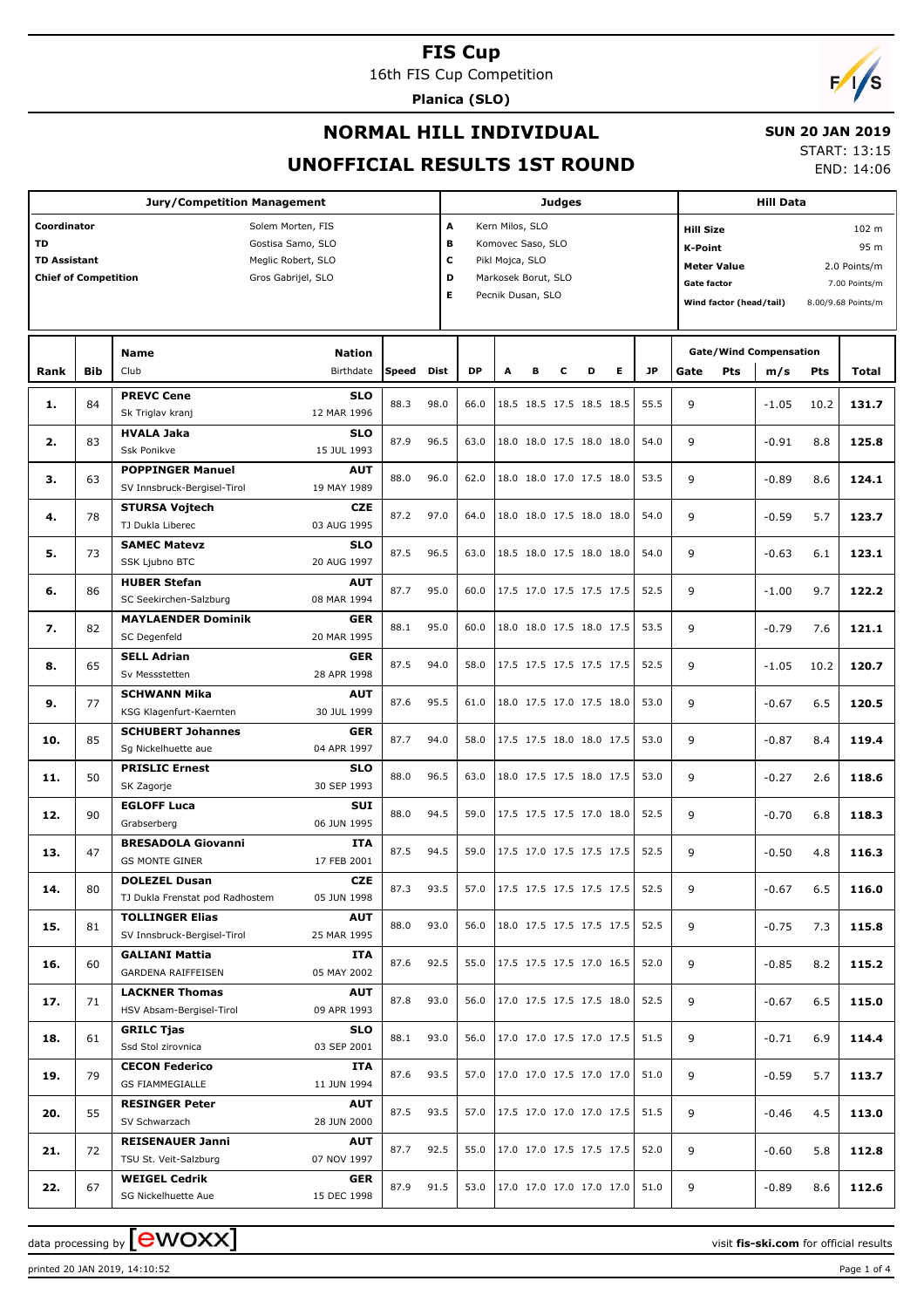16th FIS Cup Competition

**Planica (SLO)**

# $F/1/s$

## **NORMAL HILL INDIVIDUAL**

### **SUN 20 JAN 2019**

## **UNOFFICIAL RESULTS 1ST ROUND**

START: 13:15 END: 14:06

|      |                | <b>Name</b>                                    | <b>Nation</b>             |       |           |           |   |                          |   |   |   |      |                    | <b>Gate/Wind Compensation</b> |        |       |
|------|----------------|------------------------------------------------|---------------------------|-------|-----------|-----------|---|--------------------------|---|---|---|------|--------------------|-------------------------------|--------|-------|
| Rank | Bib            | Club                                           | Birthdate                 | Speed | Dist      | <b>DP</b> | A | в                        | c | D | Е | JP   | <b>Pts</b><br>Gate | m/s                           | Pts    | Total |
|      |                | <b>VANSKA Elias</b>                            | <b>FIN</b>                |       |           |           |   |                          |   |   |   |      |                    |                               |        |       |
| 23.  | 28             | Lieksa Ski club                                | 20 JUL 1996               | 87.4  | 92.5      | 55.0      |   | 17.0 17.5 16.5 17.0 17.5 |   |   |   | 51.5 | 9                  | $-0.60$                       | 5.8    | 112.3 |
|      |                | <b>SEIDL Fabian</b>                            | <b>GER</b>                |       |           |           |   |                          |   |   |   |      |                    |                               |        |       |
| 24.  | 89             | Sc Auerbach                                    | 23 JUN 1997               | 88.2  | 91.5      | 53.0      |   | 17.0 17.0 17.0 17.0 17.5 |   |   |   | 51.0 | 9                  | $-0.82$                       | 7.9    | 111.9 |
|      |                | <b>VODUSEK Lovro</b>                           | <b>SLO</b>                |       |           |           |   |                          |   |   |   |      |                    |                               |        |       |
| 25.  | 70             | Ssk Ljubno btc                                 | 28 DEC 2000               | 87.7  | 91.0      | 52.0      |   | 17.5 17.5 17.5 17.5 17.5 |   |   |   | 52.5 | 9                  | $-0.64$                       | 6.2    | 110.7 |
|      |                | <b>RUPITSCH Markus</b>                         | <b>AUT</b>                |       |           |           |   |                          |   |   |   |      |                    |                               |        |       |
| 26.  | 87             | KSG Klagenfurt-Kaernten                        | 08 NOV 1997               | 88.3  | 90.0      | 50.0      |   | 17.0 17.0 17.0 17.0 17.0 |   |   |   | 51.0 | 9                  | $-0.95$                       | 9.2    | 110.2 |
| 26.  | 45             | <b>KALINICHENKO Vitaliy</b>                    | <b>UKR</b>                | 87.5  | 94.0      | 58.0      |   | 16.5 16.5 16.5 16.5 16.5 |   |   |   | 49.5 | 9                  | $-0.28$                       | 2.7    | 110.2 |
|      |                | Vorokhta Ski School                            | 09 AUG 1993               |       |           |           |   |                          |   |   |   |      |                    |                               |        |       |
| 28.  | 42             | <b>CACINA Daniel Andrei</b>                    | <b>ROU</b>                | 87.9  | 93.0      | 56.0      |   | 16.5 17.0 16.5 17.0 17.0 |   |   |   | 50.5 | 9                  | $-0.36$                       | 3.5    | 110.0 |
|      |                | Cs Dinamo rasnov                               | 17 OCT 2001               |       |           |           |   |                          |   |   |   |      |                    |                               |        |       |
| 29.  | 64             | <b>MARUSIAK Yevhen</b>                         | <b>UKR</b>                | 87.4  | 90.5      | 51.0      |   | 17.0 17.0 17.0 17.0 17.0 |   |   |   | 51.0 | 9                  | $-0.77$                       | 7.5    | 109.5 |
|      |                | Verkhovyna Ski school                          | 16 MAR 2000               |       |           |           |   |                          |   |   |   |      |                    |                               |        |       |
| 30.  | 88             | <b>NIETZEL Justin</b>                          | <b>GER</b>                | 87.5  | 90.5      | 51.0      |   | 16.5 16.0 16.5 16.0 17.0 |   |   |   | 49.0 | 9                  | $-0.84$                       | 8.1    | 108.1 |
|      |                | Sc Hinterzarten                                | 17 SEP 1997               |       |           |           |   |                          |   |   |   |      |                    |                               |        |       |
| 31.  | 58             | <b>KARLEN Gabriel</b><br>Gstaad                | <b>SUI</b><br>10 MAR 1994 | 86.9  | 90.5      | 51.0      |   | 17.0 17.0 17.0 17.0 17.0 |   |   |   | 51.0 | 9                  | $-0.60$                       | 5.8    | 107.8 |
|      |                | <b>WINTER Paul</b>                             | <b>GER</b>                |       |           |           |   |                          |   |   |   |      |                    |                               |        |       |
| 32.  | 76             | SC Willingen                                   | 05 OCT 1997               | 87.5  | 90.5      | 51.0      |   | 17.0 17.0 17.5 17.0 17.5 |   |   |   | 51.5 | 9                  | $-0.50$                       | 4.8    | 107.3 |
|      |                | <b>BRESADOLA Davide</b>                        | <b>ITA</b>                |       |           |           |   |                          |   |   |   |      |                    |                               |        |       |
| 33.  | 44             | CS ESERCITO                                    | 10 SEP 1988               | 87.3  | 92.5      | 55.0      |   | 17.0 17.0 17.0 17.0 17.5 |   |   |   | 51.0 | 9                  | $-0.11$                       | 1.1    | 107.1 |
|      |                | <b>SCHLUETTER Anton</b>                        | <b>GER</b>                |       |           |           |   |                          |   |   |   |      |                    |                               |        |       |
| 34.  | 57             | SC Motor Zella-Mehlis                          | 20 OCT 1997               | 87.5  | 90.0      | 50.0      |   | 17.0 17.5 17.0 17.0 17.0 |   |   |   | 51.0 | 9                  | $-0.62$                       | 6.0    | 107.0 |
| 35.  | 68             | <b>SCHARFFS Greyson</b>                        | <b>USA</b>                | 87.6  | 89.5      | 49.0      |   | 16.5 16.5 17.0 16.5 16.5 |   |   |   | 49.5 | 9                  | $-0.85$                       | 8.2    | 106.7 |
|      |                | Park City Ski and Snowboard                    | 21 DEC 2001               |       |           |           |   |                          |   |   |   |      |                    |                               |        |       |
| 36.  | 6              | <b>ZAVRSNIK Gorazd</b>                         | <b>SLO</b>                | 87.6  | 93.0      | 56.0      |   | 16.5 16.5 17.0 17.0 17.0 |   |   |   | 50.5 | 9                  | 0.01                          | $-0.1$ | 106.4 |
|      |                | Ssk Ljubno btc                                 | 21 APR 2003               |       |           |           |   |                          |   |   |   |      |                    |                               |        |       |
| 37.  | $\overline{7}$ | <b>LIPOVSEK ROCNIK Miha</b>                    | <b>SLO</b>                | 87.6  | 93.5      | 57.0      |   | 17.0 17.0 16.5 17.0 17.0 |   |   |   | 51.0 | 9                  | 0.21                          | $-1.7$ | 106.3 |
|      |                | Sk Zagorje                                     | 14 AUG 2003               |       |           |           |   |                          |   |   |   |      |                    |                               |        |       |
| 38.  | 38             | <b>VIDIC Matija</b>                            | <b>SLO</b><br>30 AUG 2000 | 87.8  | 89.5      | 49.0      |   | 17.0 17.0 17.0 17.5 17.0 |   |   |   | 51.0 | 9                  | $-0.61$                       | 5.9    | 105.9 |
|      |                | SSK Ilirija<br><b>SKUPIEN Damian</b>           | <b>POL</b>                |       |           |           |   |                          |   |   |   |      |                    |                               |        |       |
| 39.  | 59             | Ts Wisla zakopane                              | 21 SEP 1999               | 87.1  | 88.5      | 47.0      |   | 17.0 17.0 17.0 17.0 17.0 |   |   |   | 51.0 | 9                  | $-0.71$                       | 6.9    | 104.9 |
|      |                | <b>ROBNIK Luka</b>                             | SLO                       |       |           |           |   |                          |   |   |   |      |                    |                               |        |       |
| 39.  | 43             | SSK Ljubno BTC                                 | 25 OCT 2001               |       | 87.5 90.5 | 51.0      |   | 17.0 17.0 17.0 17.0 17.0 |   |   |   | 51.0 | 9                  | $-0.30$                       | 2.9    | 104.9 |
|      |                | <b>KOS Lovro</b>                               | <b>SLO</b>                |       |           |           |   |                          |   |   |   |      |                    |                               |        |       |
| 41.  | 46             | SSK Ilirija                                    | 23 JUL 1999               | 87.6  | 91.5      | 53.0      |   | 16.5 16.0 16.5 16.5 16.5 |   |   |   | 49.5 | 9                  | $-0.23$                       | 2.2    | 104.7 |
|      | 66             | <b>GASIENICA Patrick</b>                       | <b>USA</b>                | 87.5  | 87.0      | 44.0      |   | 16.5 16.5 17.0 17.0 16.5 |   |   |   | 50.0 |                    |                               |        |       |
| 42.  |                | Norge Ski club                                 | 28 NOV 1998               |       |           |           |   |                          |   |   |   |      | 9                  | $-1.08$                       | 10.5   | 104.5 |
| 43.  | 11             | <b>RITZER Josef</b>                            | AUT                       | 87.5  | 92.0      | 54.0      |   | 17.0 17.0 17.0 17.0 17.0 |   |   |   | 51.0 | 9                  | 0.10                          | $-0.8$ | 104.2 |
|      |                | WSV Woergl                                     | 11 SEP 2000               |       |           |           |   |                          |   |   |   |      |                    |                               |        |       |
| 44.  | 75             | <b>FUCHS Tim</b>                               | GER                       | 87.8  | 88.5      | 47.0      |   | 17.5 17.0 17.5 17.5 17.0 |   |   |   | 52.0 | 9                  | $-0.46$                       | 4.5    | 103.5 |
|      |                | SC Degenfeld                                   | 03 AUG 1997               |       |           |           |   |                          |   |   |   |      |                    |                               |        |       |
| 44.  | 41             | <b>VETELAINEN Jonne</b><br>Kuusamon Era-veikot | <b>FIN</b><br>12 JUL 2000 | 87.3  | 90.0      | 50.0      |   | 17.0 17.0 16.0 17.0 17.0 |   |   |   | 51.0 | 9                  | $-0.26$                       | 2.5    | 103.5 |
|      |                | <b>HOLIK Frantisek</b>                         | <b>CZE</b>                |       |           |           |   |                          |   |   |   |      |                    |                               |        |       |
| 46.  | 37             | Lomnice-Dukla                                  | 23 OCT 1998               | 87.5  | 88.0      | 46.0      |   | 17.5 17.0 17.0 17.0 17.5 |   |   |   | 51.5 | 9                  | $-0.61$                       | 5.9    | 103.4 |
|      |                | <b>CHO Sungwoo</b>                             | <b>KOR</b>                |       |           |           |   |                          |   |   |   |      |                    |                               |        |       |
| 47.  | 39             |                                                | 01 JAN 2000               | 87.6  | 88.0      | 46.0      |   | 16.5 17.0 17.0 17.0 17.0 |   |   |   | 51.0 | 9                  | $-0.60$                       | 5.8    | 102.8 |
|      |                | <b>HAFNAR Mark</b>                             | <b>SLO</b>                |       |           |           |   |                          |   |   |   |      |                    |                               |        |       |
| 48.  | 48             | Sk Triglav kranj                               | 11 APR 2002               | 87.8  | 89.5      | 49.0      |   | 17.0 17.0 17.0 17.0 17.0 |   |   |   | 51.0 | 9                  | $-0.25$                       | 2.4    | 102.4 |

printed 20 JAN 2019, 14:10:52 Page 2 of 4

data processing by **CWOXX**  $\blacksquare$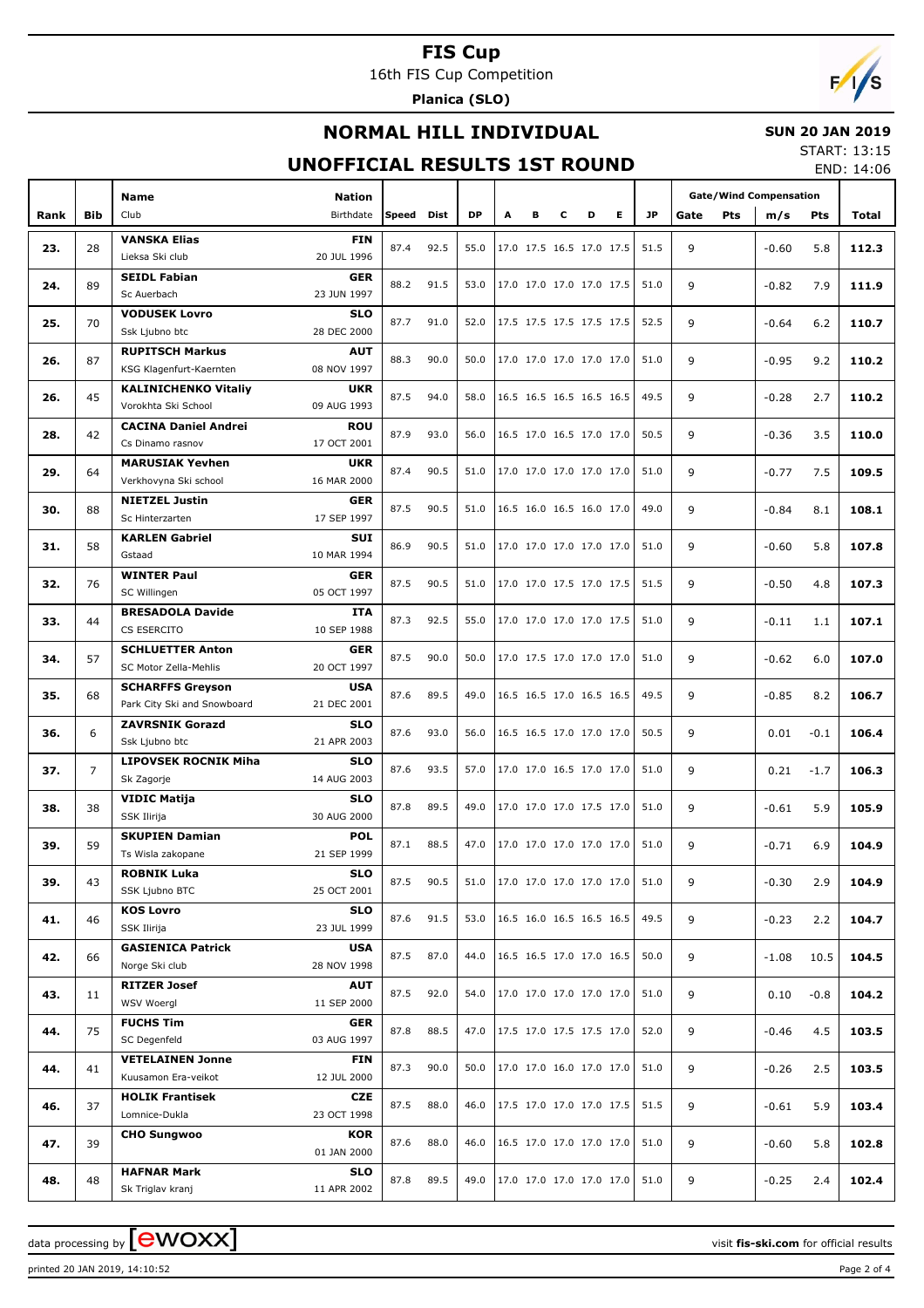16th FIS Cup Competition

**Planica (SLO)**

# $F/1/s$

## **NORMAL HILL INDIVIDUAL**

### **SUN 20 JAN 2019**

## **UNOFFICIAL RESULTS 1ST ROUND**

START: 13:15 END: 14:06

|      |              | <b>Name</b>                                         | <b>Nation</b>             |       |      |           |   |   |   |                          |           |                    | <b>Gate/Wind Compensation</b> |        |       |
|------|--------------|-----------------------------------------------------|---------------------------|-------|------|-----------|---|---|---|--------------------------|-----------|--------------------|-------------------------------|--------|-------|
| Rank | <b>Bib</b>   | Club                                                | Birthdate                 | Speed | Dist | <b>DP</b> | A | в | C | D<br>Е                   | <b>JP</b> | <b>Pts</b><br>Gate | m/s                           | Pts    | Total |
|      |              | <b>BARTOLJ Maksim</b>                               | <b>SLO</b>                |       |      |           |   |   |   |                          |           |                    |                               |        |       |
| 49.  | 3            | Ssk Ilirija                                         | 01 MAY 2003               | 87.3  | 90.0 | 50.0      |   |   |   | 17.0 17.0 16.5 16.5 17.0 | 50.5      | 9                  | $-0.19$                       | 1.8    | 102.3 |
|      |              | <b>MOLNAR Florian</b>                               | <b>HUN</b>                |       |      |           |   |   |   |                          |           |                    |                               |        |       |
| 50.  | 62           | Koszegi SE                                          | 14 MAR 2002               | 88.0  | 87.0 | 44.0      |   |   |   | 16.5 15.5 16.5 16.5 17.0 | 49.5      | 9                  | $-0.80$                       | 7.7    | 101.2 |
| 51.  | 14           | <b>MORODER Daniel</b>                               | <b>ITA</b>                | 87.6  | 89.0 | 48.0      |   |   |   | 17.0 17.0 17.0 17.0 17.0 | 51.0      | 9                  | $-0.19$                       | 1.8    | 100.8 |
|      |              | <b>GARDENA RAIFFEISEN</b>                           | 22 JAN 2002               |       |      |           |   |   |   |                          |           |                    |                               |        |       |
| 52.  | 49           | <b>KAVILO Henri</b>                                 | <b>FIN</b>                | 87.4  | 88.0 | 46.0      |   |   |   | 16.5 16.5 16.5 17.0 17.0 | 50.0      | 9                  | $-0.47$                       | 4.5    | 100.5 |
|      |              | Puijon Hiihtoseura                                  | 05 JUL 1999               |       |      |           |   |   |   |                          |           |                    |                               |        |       |
| 53.  | 69           | <b>YANG Guang</b>                                   | <b>CHN</b><br>11 MAY 1984 | 87.3  | 88.0 | 46.0      |   |   |   | 16.0 16.5 16.0 16.5 15.5 | 48.5      | 9                  | $-0.57$                       | 5.5    | 100.0 |
|      |              | SIMITCHIYSKI Krasimir                               | <b>BUL</b>                |       |      |           |   |   |   |                          |           |                    |                               |        |       |
| 54.  | 29           | Sk Rilski ski skachach                              | 26 JUL 2000               | 87.0  | 87.5 | 45.0      |   |   |   | 15.0 15.0 16.0 16.5 16.5 | 47.5      | 9                  | $-0.76$                       | 7.4    | 99.9  |
|      |              | <b>PEKALA Wiktor</b>                                | <b>POL</b>                |       |      |           |   |   |   |                          |           |                    |                               |        |       |
| 55.  | 31           | Ssr Lzs sokol szczyrk                               | 15 SEP 1999               | 87.6  | 86.5 | 43.0      |   |   |   | 16.5 16.5 16.0 16.5 16.5 | 49.5      | 9                  | $-0.67$                       | 6.5    | 99.0  |
|      |              | <b>TAEHKAEVUORI Frans</b>                           | <b>FIN</b>                |       |      |           |   |   |   |                          |           |                    |                               |        |       |
| 56.  | 34           | Lahden Hiihtoseura                                  | 29 APR 1992               | 87.7  | 87.0 | 44.0      |   |   |   | 17.0 16.5 16.5 16.5 17.0 | 50.0      | 9                  | $-0.50$                       | 4.8    | 98.8  |
| 57.  | 9            | <b>TOPORIS Nejc</b>                                 | <b>SLO</b>                | 87.3  | 89.0 | 48.0      |   |   |   | 16.5 17.0 16.5 17.0 17.0 | 50.5      | 9                  | $-0.01$                       | 0.1    | 98.6  |
|      |              | Sk Triglav kranj                                    | 24 SEP 2000               |       |      |           |   |   |   |                          |           |                    |                               |        |       |
| 58.  | 53           | <b>STOSEL Kacper</b>                                | <b>POL</b>                | 87.4  | 87.5 | 45.0      |   |   |   | 16.0 16.5 16.5 16.0 16.5 | 49.0      | 9                  | $-0.47$                       | 4.5    | 98.5  |
|      |              | Azs Zakopane                                        | 07 JAN 2001               |       |      |           |   |   |   |                          |           |                    |                               |        |       |
| 58.  | 16           | <b>KOGLER Patrick</b>                               | <b>AUT</b>                | 87.5  | 88.0 | 46.0      |   |   |   | 16.5 17.0 17.5 17.0 17.0 | 51.0      | 9                  | $-0.16$                       | 1.5    | 98.5  |
|      |              | Kitzbueheler Ski Club - KSC<br><b>VASKUL Andrii</b> | 19 APR 1997<br><b>UKR</b> |       |      |           |   |   |   |                          |           |                    |                               |        |       |
| 60.  | 36           | Vorokhta Ski school                                 | 01 APR 1999               | 87.2  | 87.5 | 45.0      |   |   |   | 16.0 16.0 16.0 16.0 16.0 | 48.0      | 9                  | $-0.55$                       | 5.3    | 98.3  |
|      |              | LI Chao                                             | <b>CHN</b>                |       |      |           |   |   |   |                          |           |                    |                               |        |       |
| 61.  | 54           | Jilin Inst. of Physical Education                   | 07 SEP 1988               | 87.6  | 87.0 | 44.0      |   |   |   | 16.5 16.5 16.0 16.0 15.5 | 48.5      | 9                  | $-0.51$                       | 4.9    | 97.4  |
|      |              | <b>CAMENZIND Noah</b>                               | <b>SUI</b>                |       |      |           |   |   |   |                          |           |                    |                               |        |       |
| 62.  | 17           | Einsiedeln                                          | 06 AUG 2002               | 88.0  | 88.0 | 46.0      |   |   |   | 17.0 16.5 16.5 16.5 17.0 | 50.0      | 9                  | $-0.11$                       | 1.1    | 97.1  |
| 63.  | 4            | <b>ROSAR Urh</b>                                    | <b>SLO</b>                | 87.1  | 87.5 | 45.0      |   |   |   | 16.5 17.0 16.0 16.5 16.5 | 49.5      | 9                  | $-0.19$                       | 1.8    | 96.3  |
|      |              | Ssk Mislinja                                        | 16 MAY 2003               |       |      |           |   |   |   |                          |           |                    |                               |        |       |
| 64.  | $\mathbf{1}$ | <b>PAVLIC Blaz</b>                                  | <b>SLO</b>                | 87.5  | 87.0 | 44.0      |   |   |   | 16.0 16.5 15.5 16.5 17.0 | 49.0      | 9                  | $-0.27$                       | 2.6    | 95.6  |
|      |              | Ssk Mislinja                                        | 26 FEB 1998               |       |      |           |   |   |   |                          |           |                    |                               |        |       |
| 65.  | 19           | <b>PACURAR Radu Mihai</b>                           | <b>ROU</b>                | 87.7  | 87.0 | 44.0      |   |   |   | 16.5 16.5 17.0 16.5 16.5 | 49.5      | 9                  | $-0.19$                       | 1.8    | 95.3  |
|      |              | Cs Dinamo rasnov                                    | 06 SEP 2001               |       |      |           |   |   |   |                          |           |                    |                               |        |       |
| 66.  | 13           | <b>SPULBER Mihnea Alexandru</b><br>Acs Sacele       | ROU<br>11 DEC 2000        | 88.0  | 86.0 | 42.0      |   |   |   | 16.5 16.5 16.0 16.5 16.0 | 49.0      | 9                  | $-0.38$                       | 3.7    | 94.7  |
|      |              | <b>CECON Francesco</b>                              | <b>ITA</b>                |       |      |           |   |   |   |                          |           |                    |                               |        |       |
| 67.  | 74           | <b>BACHMANN SCSDRL</b>                              | 13 NOV 2001               | 87.1  | 85.5 | 41.0      |   |   |   | 16.0 15.5 16.5 16.5 16.5 | 49.0      | 9                  | $-0.44$                       | 4.3    | 94.3  |
|      |              | <b>REP Marcel</b>                                   | <b>SLO</b>                |       |      |           |   |   |   |                          |           |                    |                               |        |       |
| 68.  | 5            | Ssd Stol zirovnica                                  | 12 SEP 2002               | 87.5  | 87.5 | 45.0      |   |   |   | 16.5 16.5 16.5 16.5 16.5 | 49.5      | 9                  | 0.04                          | $-0.3$ | 94.2  |
| 69.  | 40           | <b>MAYLAENDER Axel</b>                              | <b>GER</b>                | 87.8  | 84.5 | 39.0      |   |   |   | 16.5 16.5 16.5 16.5 16.5 | 49.5      | 9                  |                               |        | 93.4  |
|      |              | Sc Degenfeld                                        | 02 AUG 1998               |       |      |           |   |   |   |                          |           |                    | $-0.51$                       | 4.9    |       |
| 70.  | 32           | SI Jeongheon                                        | <b>KOR</b>                | 87.3  | 84.5 | 39.0      |   |   |   | 16.5 16.0 16.5 16.0 16.5 | 49.0      | 9                  | $-0.53$                       | 5.1    | 93.1  |
|      |              |                                                     | 19 MAY 1994               |       |      |           |   |   |   |                          |           |                    |                               |        |       |
| 71.  | 15           | <b>KRZAK Jaroslaw</b>                               | <b>POL</b>                | 87.3  | 85.0 | 40.0      |   |   |   | 16.5 16.5 17.0 16.5 16.5 | 49.5      | 9                  | $-0.11$                       | 1.1    | 90.6  |
|      |              | PKS Olimpijczyk                                     | 01 AUG 2000               |       |      |           |   |   |   |                          |           |                    |                               |        |       |
| 72.  | 35           | <b>FELDOREAN Andrei</b><br>Acs Sacele               | <b>ROU</b><br>13 APR 2000 | 87.1  | 82.5 | 35.0      |   |   |   | 16.5 16.0 16.0 16.5 16.5 | 49.0      | 9                  | $-0.57$                       | 5.5    | 89.5  |
|      |              | <b>CECON Alexander</b>                              | ITA                       |       |      |           |   |   |   |                          |           |                    |                               |        |       |
| 72.  | 12           | MONTE LUSSARI                                       | 16 APR 2000               | 87.4  | 84.5 | 39.0      |   |   |   | 16.0 16.0 16.0 16.5 16.5 | 48.5      | 9                  | $-0.21$                       | 2.0    | 89.5  |
|      |              | <b>HU Jingtao</b>                                   | <b>CHN</b>                |       |      |           |   |   |   |                          |           |                    |                               |        |       |
| 74.  | 52           |                                                     | 02 NOV 2001               | 87.9  | 84.5 | 39.0      |   |   |   | 15.0 15.5 16.5 15.0 14.0 | 45.5      | 9                  | $-0.34$                       | 3.3    | 87.8  |

printed 20 JAN 2019, 14:10:52 Page 3 of 4

data processing by **CWOXX**  $\blacksquare$